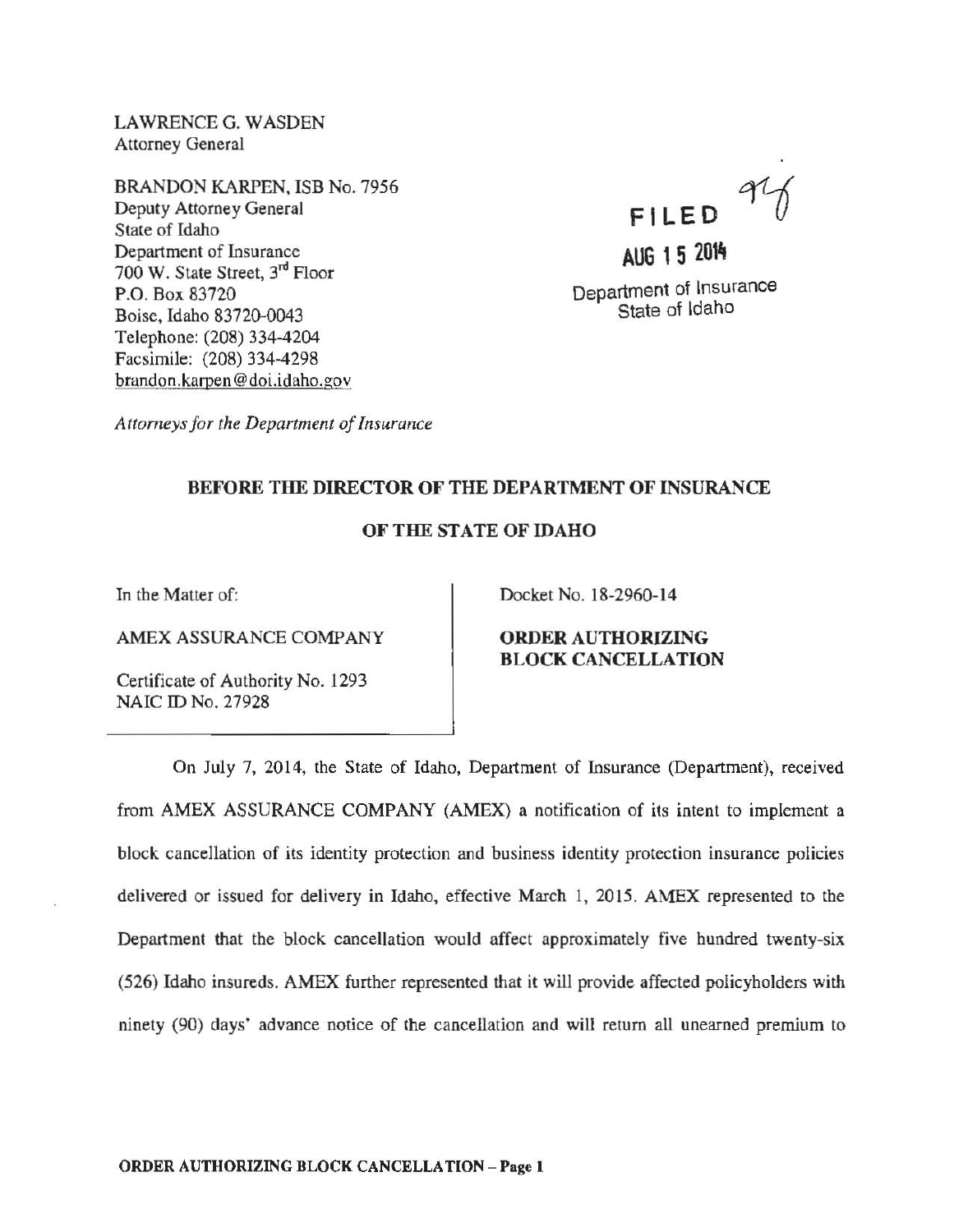affected policyholders who are in the middle of their coverage period upon the cancellation effective date.

The Director, having reviewed the foregoing and the requirements of Idaho Code § 41- 1841{1), and acting pursuant to the authority set forth in Idaho Code§ 41-210(2),

THE DIRECTOR HEREBY FlNDS that the proposed effective date of the contemplated block nonrenewal complies with the one hundred twenty (120) day notice requirement to the Director, as set forth in Idaho Code§ 41-1841(1).

NOW THEREFORE, IT IS HEREBY ORDERED that AMEX is authorized, pursuant to Idaho Code § 41-1841, to effectuate a block cancellation of its identity protection and business identity protection insurance policies delivered or issued for delivery in Idaho, effective March 1, 2015, which, based on AMEX's representation, will affect approximately five hundred twentysix (526) Idaho insureds. AMEX shall provide a minimum of ninety (90) days' notice to policyholders affected by the cancellation authorized by this order in accordance with the notice provisions included in the company's applicable insurance policies.

THIS ORDER is a final order of the Director and is EFFECTIVE IMMEDIATELY. DATED this I ....--eay of August, 2014.

> STATE OF IDAHO DEPARTMENT OF INSURANCE

Wellian/ear WIL<sub>L</sub>

Director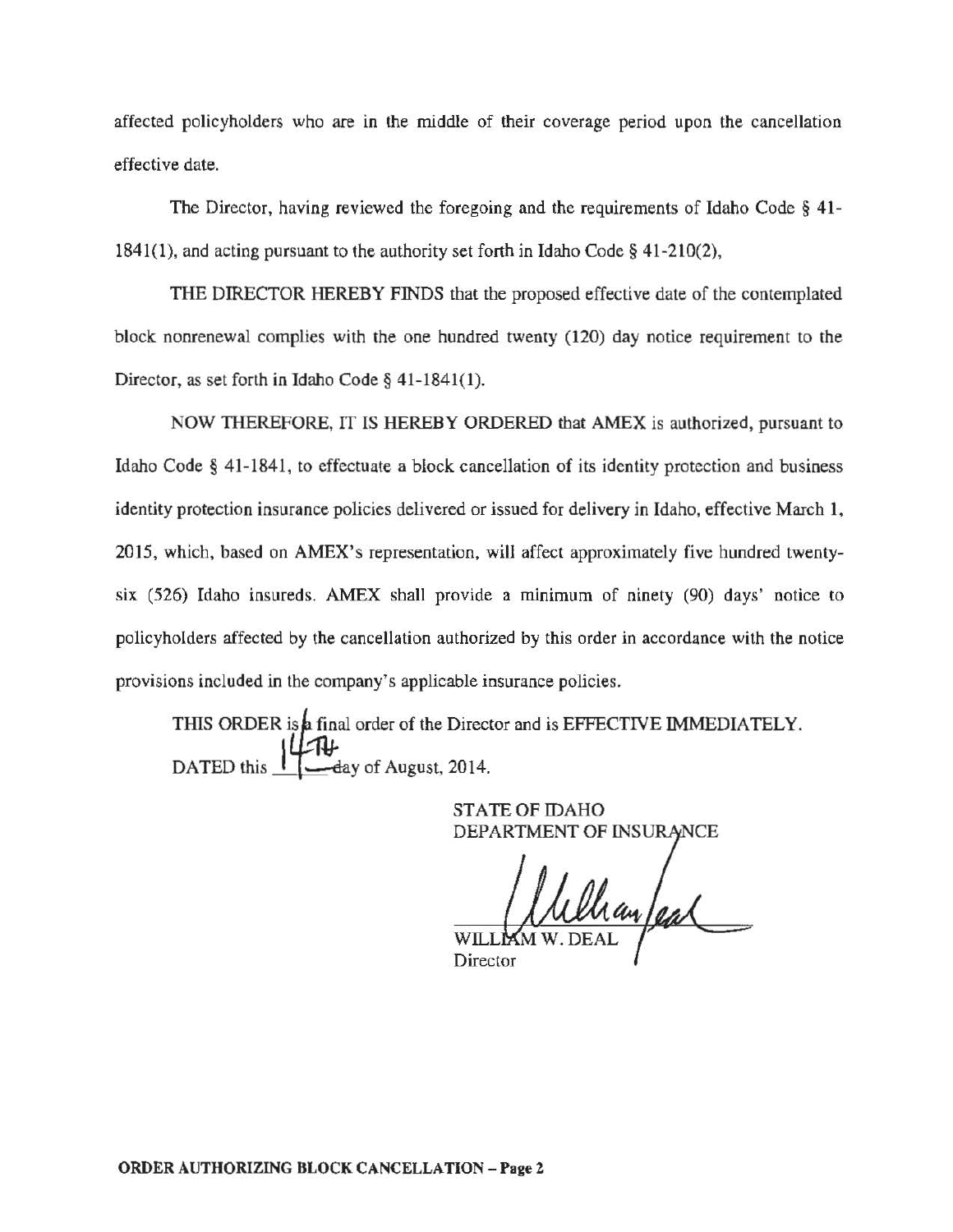## NOTIFICATION OF **RIGHTS**

This is a final order of the Director. Any party may file a motion for reconsideration of this final order within fourteen (14) days of the service date of this order. The agency will dispose of the petition for reconsideration within twenty-one (21) days of its receipt, or the petition will be considered denied by operation of law. *See* Idaho Code§ 67~5246(4).

Pursuant to Idaho Code §§ 67-5270 and 67-5272, any party aggrieved by this final order or orders previously issued in this case may appeal this final order and all previously issued orders in this case to district court by filing a petition in the district court of the county in which:

- 1. A hearing was held,
- ii. The final agency action was taken,
- iii. The party seeking review of the order resides, or operates its principal place of business in Idaho, or
- iv. The real property or personal property that was the subject of the agency action is located.

An appeal must be filed within twenty-eight (28) days of (a) the service date of this final order, (b) an order denying petition for reconsideration, or (c) the failure within twenty-one (21) days to grant or deny a petition for reconsideration, whichever is later. *See* Idaho Code § 67- 5273. The filing of an appeal to district court does not itself stay the effectiveness or enforcement of the order under appeal.